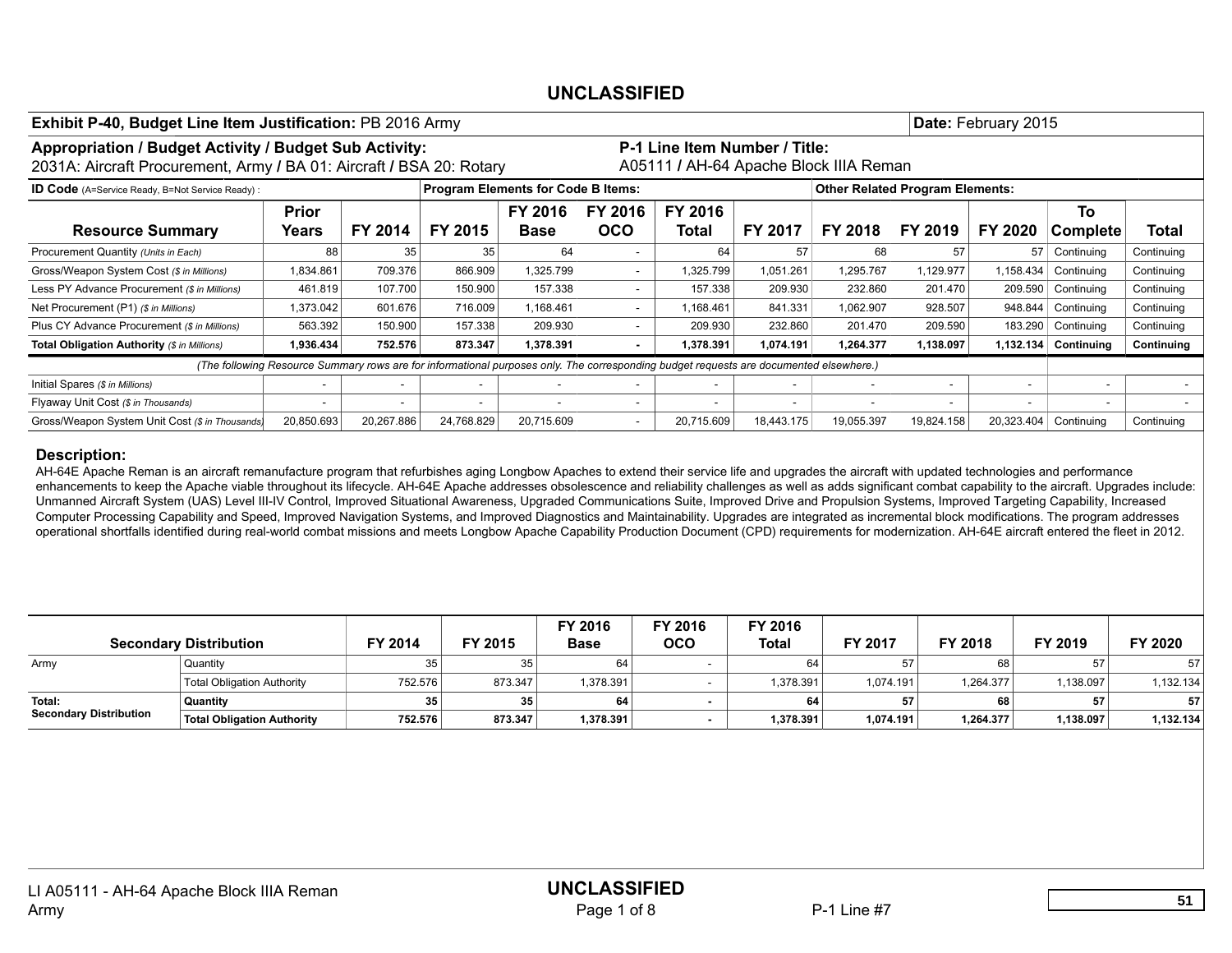| <b>Exhibit P-40, Budget Line Item Justification: PB 2016 Army</b>                                                                                                                                                                                                                                                                                                                                                                                                                                                                                                                                                                                                                                                                                                                                                                                                                                                |                 |          |                                                |                                                 |                                                |                                                | Date: February 2015                            |                                                        |
|------------------------------------------------------------------------------------------------------------------------------------------------------------------------------------------------------------------------------------------------------------------------------------------------------------------------------------------------------------------------------------------------------------------------------------------------------------------------------------------------------------------------------------------------------------------------------------------------------------------------------------------------------------------------------------------------------------------------------------------------------------------------------------------------------------------------------------------------------------------------------------------------------------------|-----------------|----------|------------------------------------------------|-------------------------------------------------|------------------------------------------------|------------------------------------------------|------------------------------------------------|--------------------------------------------------------|
| Appropriation / Budget Activity / Budget Sub Activity:                                                                                                                                                                                                                                                                                                                                                                                                                                                                                                                                                                                                                                                                                                                                                                                                                                                           |                 |          |                                                |                                                 | P-1 Line Item Number / Title:                  |                                                |                                                |                                                        |
| 2031A: Aircraft Procurement, Army / BA 01: Aircraft / BSA 20: Rotary                                                                                                                                                                                                                                                                                                                                                                                                                                                                                                                                                                                                                                                                                                                                                                                                                                             |                 |          |                                                |                                                 | A05111 / AH-64 Apache Block IIIA Reman         |                                                |                                                |                                                        |
| <b>ID Code</b> (A=Service Ready, B=Not Service Ready):                                                                                                                                                                                                                                                                                                                                                                                                                                                                                                                                                                                                                                                                                                                                                                                                                                                           |                 |          | <b>Program Elements for Code B Items:</b>      |                                                 |                                                | <b>Other Related Program Elements:</b>         |                                                |                                                        |
| <b>Exhibits Schedule</b>                                                                                                                                                                                                                                                                                                                                                                                                                                                                                                                                                                                                                                                                                                                                                                                                                                                                                         |                 |          | <b>Prior Years</b>                             | FY 2014                                         | FY 2015                                        | <b>FY 2016 Base</b>                            | <b>FY 2016 OCO</b>                             | <b>FY 2016 Total</b>                                   |
| Title*                                                                                                                                                                                                                                                                                                                                                                                                                                                                                                                                                                                                                                                                                                                                                                                                                                                                                                           | <b>Exhibits</b> | ID<br>CD | <b>Quantity / Total Cost</b><br>(Each) I (S M) | <b>Quantity / Total Cost</b><br>(Each) I (\$ M) | <b>Quantity / Total Cost</b><br>(Each) I (S M) | <b>Quantity / Total Cost</b><br>(Each) I (S M) | <b>Quantity / Total Cost</b><br>(Each) I (S M) | <b>Quantity / Total Cost</b><br>(Each) <i>I</i> (\$ M) |
| A05111 / AH-64 Apache Block IIIA Reman                                                                                                                                                                                                                                                                                                                                                                                                                                                                                                                                                                                                                                                                                                                                                                                                                                                                           | P-5, P-5a, P-21 |          | 88 / 1,834.861                                 | 35 / 709.376                                    | 35 / 866.909                                   | 64 / 1,325.799                                 | $ /$ $-$                                       | 64 / 1,325.799                                         |
| <b>Total Gross/Weapon System Cost</b>                                                                                                                                                                                                                                                                                                                                                                                                                                                                                                                                                                                                                                                                                                                                                                                                                                                                            |                 |          | 88 / 1,834.861                                 | 35 / 709.376                                    | 35 / 866.909                                   | 64 / 1,325.799                                 | $-1$                                           | 64 / 1,325.799                                         |
| *Title represents 1) the Number / Title for Items; 2) the Number / Title [DODIC] for Ammunition; and/or 3) the Number / Title (Modification Type) for Modifications.                                                                                                                                                                                                                                                                                                                                                                                                                                                                                                                                                                                                                                                                                                                                             |                 |          |                                                |                                                 |                                                |                                                |                                                |                                                        |
| Note: Totals in this Exhibit P-40 set may not be exact or add due to rounding.                                                                                                                                                                                                                                                                                                                                                                                                                                                                                                                                                                                                                                                                                                                                                                                                                                   |                 |          |                                                |                                                 |                                                |                                                |                                                |                                                        |
| The Apache Reman Program assumes a cost sharing with the New Build Program in accordance with the New Build APB.<br>Funding goes to the Active component.<br>The current AH-64E Apache Remanufacture Acquisition Program Baseline procurement objective is 634 aircraft.<br>The Apache Reman Program quantities and associated funding assume approval for a Multi-year contract starting in FY2017, to continue through FY2021. The Apache Reman Program is planning continued<br>production of aircraft through FY2025 to meet the Army Acquisition Objective (AAO).                                                                                                                                                                                                                                                                                                                                           |                 |          |                                                |                                                 |                                                |                                                |                                                |                                                        |
| Currently the total lead time (time from when first materials must be committed to aircraft delivery) is in excess of 24 months. The Apache Project Management Office (PMO) and Boeing are working to reduce<br>all lead times to within the 24 month timeframe. The Cost Assessment and Program Evaluation (CAPE) Independent Cost Estimate (ICE) utilized 18% to 22% for Advance Procurement (AP) for single year<br>contracts. Each year's AP can be divided into 2 segments: 1) Government Furnished Equipment (GFE) such as engines, sensors and avionics and 2) Contractor Furnished Equipment (CFE). Material includes<br>production components to support deliveries, provisioning material, pre-modification effort, and any potential termination liability costs. Long lead items include the Main Rotor Drive Shaft, Composite Main Rotor<br>Blade, Improved Drive System, and Composite Stabilator. |                 |          |                                                |                                                 |                                                |                                                |                                                |                                                        |
| FY14 Procurement Quantity shows 42, but actual procurement quantity put on contract was 35 aircraft due to realizing savings and buying additional aircraft in FY13. FY17 Procurement Quantity shows 57 but<br>does not reflect a reduction of 5 aircraft. Those 5 aircraft and funds were moved forward to FY16 due to a decision to accelerate those aircraft buys. This increased planned FY16 procurement quantity from 59<br>to 64 aircraft.                                                                                                                                                                                                                                                                                                                                                                                                                                                                |                 |          |                                                |                                                 |                                                |                                                |                                                |                                                        |
|                                                                                                                                                                                                                                                                                                                                                                                                                                                                                                                                                                                                                                                                                                                                                                                                                                                                                                                  |                 |          |                                                |                                                 |                                                |                                                |                                                |                                                        |

**52**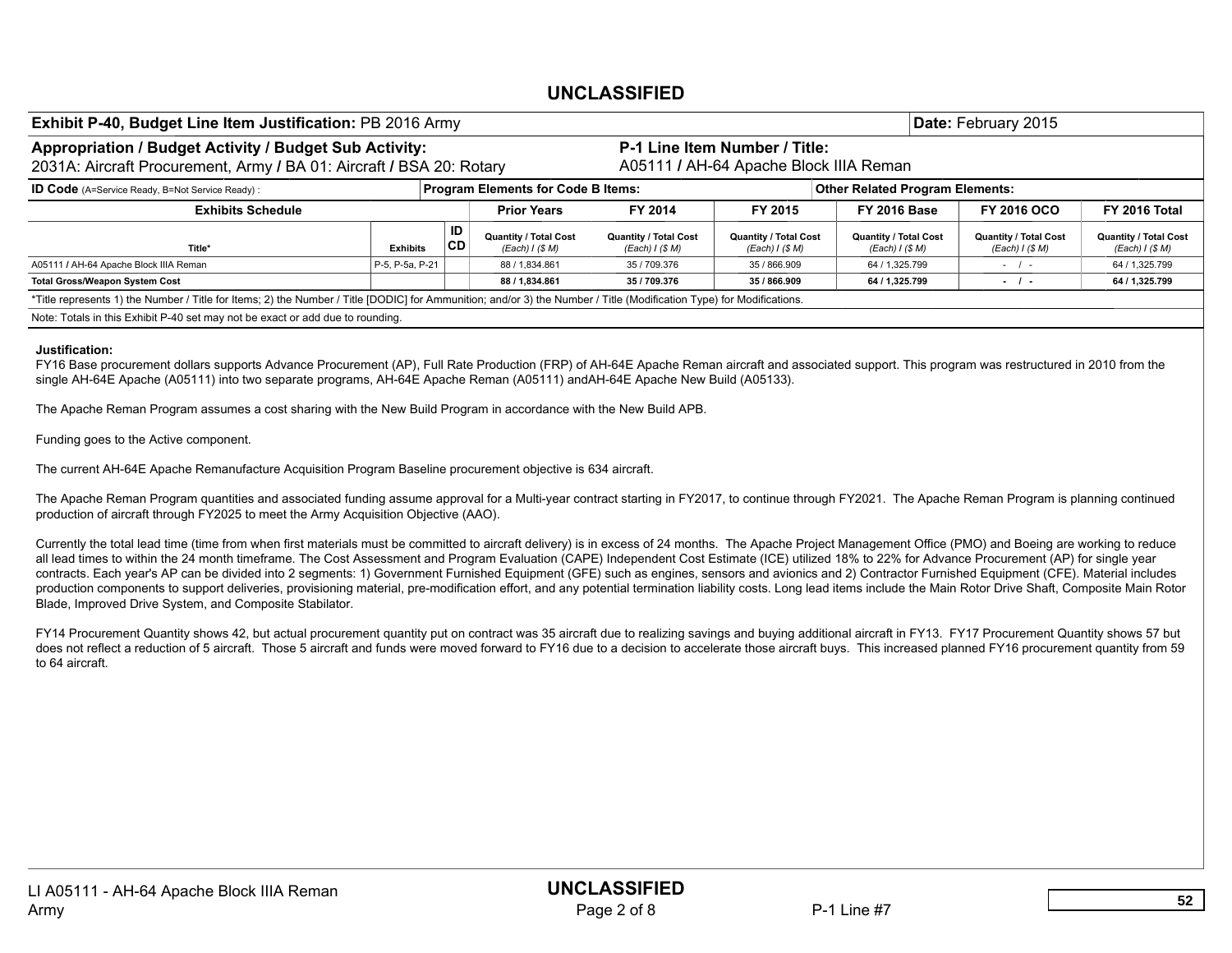| Appropriation / Budget Activity / Budget Sub Activity:                                  |                           |                                                      |                                   |                           |                          |                              |                           |                                                                                                                                        |                              |                           |                                      |                              |                           |                          | Date: February 2015                                  |                           |                                  |                              |
|-----------------------------------------------------------------------------------------|---------------------------|------------------------------------------------------|-----------------------------------|---------------------------|--------------------------|------------------------------|---------------------------|----------------------------------------------------------------------------------------------------------------------------------------|------------------------------|---------------------------|--------------------------------------|------------------------------|---------------------------|--------------------------|------------------------------------------------------|---------------------------|----------------------------------|------------------------------|
| 2031A / 01 / 20                                                                         |                           |                                                      |                                   |                           |                          |                              |                           | P-1 Line Item Number / Title:<br>A05111 / AH-64 Apache Block IIIA Reman                                                                |                              |                           |                                      |                              |                           | Reman                    | Item Number / Title [DODIC]:                         |                           | A05111 / AH-64 Apache Block IIIA |                              |
| <b>ID Code</b> (A=Service Ready, B=Not Service Ready) :                                 |                           |                                                      |                                   |                           |                          |                              |                           |                                                                                                                                        |                              | <b>MDAP/MAIS Code:</b>    |                                      |                              |                           |                          |                                                      |                           |                                  |                              |
|                                                                                         | <b>Resource Summary</b>   |                                                      |                                   |                           |                          | <b>Prior Years</b>           |                           | FY 2014                                                                                                                                |                              |                           | FY 2015                              |                              | <b>FY 2016 Base</b>       |                          | <b>FY 2016 OCO</b>                                   |                           | FY 2016 Total                    |                              |
| Procurement Quantity (Units in Each)                                                    |                           |                                                      |                                   |                           |                          |                              | 88                        |                                                                                                                                        | 35                           |                           |                                      | 35                           |                           | 64                       |                                                      | $\sim$                    |                                  | 64                           |
| Gross/Weapon System Cost (\$ in Millions)                                               |                           |                                                      |                                   |                           |                          |                              | 1.834.861                 |                                                                                                                                        | 709.376                      |                           | 866.909                              |                              | 1,325.799                 |                          |                                                      | $\sim$                    |                                  | 1.325.799                    |
| Less PY Advance Procurement (\$ in Millions)                                            |                           |                                                      |                                   |                           |                          |                              | 461.819                   |                                                                                                                                        | 107.700                      |                           | 150.900                              |                              | 157.338                   |                          |                                                      | $\sim$                    |                                  | 157.338                      |
| Net Procurement (P1) (\$ in Millions)                                                   |                           |                                                      |                                   |                           |                          |                              | 1,373.042                 |                                                                                                                                        | 601.676                      |                           | 716.009                              |                              | 1,168.461                 |                          |                                                      | $\overline{\phantom{a}}$  |                                  | 1,168.461                    |
| Plus CY Advance Procurement (\$ in Millions)                                            |                           |                                                      |                                   |                           |                          |                              | 563.392                   |                                                                                                                                        | 150.900                      |                           | 157.338                              |                              | 209.930                   |                          |                                                      | $\mathbf{r}$              |                                  | 209.930                      |
| Total Obligation Authority (\$ in Millions)                                             |                           |                                                      |                                   |                           |                          |                              | 1,936.434                 |                                                                                                                                        | 752.576                      |                           | 873.347                              |                              | 1,378.391                 |                          |                                                      | $\blacksquare$            |                                  | 1,378.391                    |
|                                                                                         |                           |                                                      |                                   |                           |                          |                              |                           | (The following Resource Summary rows are for informational purposes only. The corresponding budget requests are documented elsewhere.) |                              |                           |                                      |                              |                           |                          |                                                      |                           |                                  |                              |
| Initial Spares (\$ in Millions)                                                         |                           |                                                      |                                   |                           |                          |                              |                           |                                                                                                                                        |                              |                           |                                      |                              |                           | $\blacksquare$           |                                                      | $\sim$                    |                                  |                              |
| Gross/Weapon System Unit Cost (\$ in Thousands)                                         |                           |                                                      |                                   |                           |                          |                              | 20,850.693                |                                                                                                                                        | 20,267.886                   |                           | 24,768.829                           |                              | 20,715.609                |                          |                                                      | $\overline{\phantom{a}}$  |                                  | 20,715.609                   |
|                                                                                         |                           |                                                      |                                   |                           |                          |                              |                           |                                                                                                                                        |                              |                           |                                      |                              |                           |                          |                                                      |                           |                                  |                              |
| Note: Subtotals or Totals in this Exhibit P-5 may not be exact or add, due to rounding. |                           |                                                      |                                   |                           |                          |                              |                           |                                                                                                                                        |                              |                           |                                      |                              |                           |                          |                                                      |                           |                                  |                              |
|                                                                                         |                           | <b>Prior Years</b>                                   |                                   |                           | FY 2014                  |                              |                           | FY 2015                                                                                                                                |                              |                           | <b>FY 2016 Base</b>                  |                              |                           | FY 2016 OCO              |                                                      |                           | FY 2016 Total                    |                              |
| <b>Cost Elements</b>                                                                    | <b>Unit Cost</b><br>(S K) | Qty<br>(Each)                                        | <b>Total</b><br>Cost<br>(SM)      | <b>Unit Cost</b><br>(S K) | Qty<br>(Each)            | <b>Total</b><br>Cost<br>(SM) | <b>Unit Cost</b><br>(S K) | Qty<br>(Each)                                                                                                                          | <b>Total</b><br>Cost<br>(SM) | <b>Unit Cost</b><br>(S K) | Qty<br>(Each)                        | <b>Total</b><br>Cost<br>(SM) | <b>Unit Cost</b><br>(S K) | Qty<br>(Each)            | <b>Total</b><br>Cost<br>(SM)                         | <b>Unit Cost</b><br>(S K) | Qty<br>(Each)                    | <b>Total</b><br>Cost<br>(SM) |
| <b>Flyaway Cost</b>                                                                     |                           |                                                      |                                   |                           |                          |                              |                           |                                                                                                                                        |                              |                           |                                      |                              |                           |                          |                                                      |                           |                                  |                              |
| <b>Recurring Cost</b>                                                                   |                           |                                                      |                                   |                           |                          |                              |                           |                                                                                                                                        |                              |                           |                                      |                              |                           |                          |                                                      |                           |                                  |                              |
| CFE <sup>(†)</sup>                                                                      | 14.766.886                | 88                                                   | 1,299.486                         | 15,570.229                | 35                       | 544.958                      | 16.657.486                | 35                                                                                                                                     | 583.012                      | 13,140.000                | 64                                   | 840.960                      | $\sim$                    | $\overline{\phantom{a}}$ | $\overline{\phantom{a}}$                             | 13,140.000                | 64                               | 840.960                      |
| <b>GFE</b>                                                                              | 4,866.193                 | 88                                                   | 428.225                           | 2,463.543                 | 35                       | 86.224                       | 6,035.857                 | 35                                                                                                                                     | 211.255                      | 6,089.266                 | 64                                   | 389.713                      | $\sim$                    | ä,                       | $\sim$                                               | 6,089.266                 | 64                               | 389.713                      |
| Non-Recurring Costs                                                                     | $\sim$                    | ÷                                                    |                                   |                           | $\sim$                   | 2.478                        |                           | $\sim$                                                                                                                                 | 2.623                        | $\mathbf{r}$              | $\sim$                               | 2.673                        | $\sim$                    | $\sim$                   | $\sim$                                               |                           | ×.                               | 2.673                        |
| Support Equipment                                                                       | $\sim$                    | $\sim$                                               | 35.717                            | $\sim$                    | $\sim$                   | 18.765                       | $\sim$                    | $\sim$                                                                                                                                 | 11.563                       | $\sim$                    | $\sim$                               | 16.202                       | $\sim$                    | $\sim$                   | $\sim$                                               | $\sim$                    | $\sim$                           | 16.202                       |
| Other Costs                                                                             | $\sim$                    | $\sim$                                               | 33.400                            | $\sim$                    | $\sim$                   | 42.334                       | $\sim$                    | $\sim$                                                                                                                                 | 48.094                       | $\sim$                    | $\sim$                               | 57.982                       | $\sim$                    | $\overline{\phantom{a}}$ | $\sim$                                               | $\sim$                    | $\sim$                           | 57.982                       |
| <b>Initial Spares</b>                                                                   | $\sim$                    | $\sim$                                               | 38.033                            | $\sim$                    | $\sim$                   | 14.617                       | $\sim$                    | $\sim$                                                                                                                                 | 10.362                       | $\sim$                    | $\sim$                               | 18.269                       | $\sim$                    | $\sim$                   | $\sim$                                               | $\sim$                    | ×.                               | 18.269                       |
| <b>Subtotal: Recurring Cost</b><br>Subtotal: Flyaway Cost                               | $\sim$<br>÷               | $\overline{\phantom{a}}$<br>$\overline{\phantom{a}}$ | 1,834.861<br>1,834.861            | $\sim$<br>$\sim$          | $\blacksquare$<br>$\sim$ | 709.376<br>709.376           | $\sim$<br>$\sim$          | $\sim$<br>$\sim$                                                                                                                       | 866.909<br>866.909           | $\omega$<br>$\sim$        | $\overline{\phantom{a}}$<br>$\omega$ | 1,325.799<br>1,325.799       | $\blacksquare$<br>$\sim$  | $\blacksquare$<br>$\sim$ | $\overline{\phantom{a}}$<br>$\overline{\phantom{a}}$ | $\sim$<br>$\sim$          | $\blacksquare$<br>$\blacksquare$ | 1,325.799<br>1,325.799       |
| <b>Gross/Weapon System</b><br>Cost                                                      | 20,850.693                | 88                                                   | 1,834.861                         | 20,267.886                | 35                       | 709.376                      | 24,768.829                | 35                                                                                                                                     | 866.909                      | 20,715.609                | 64                                   | 1,325.799                    | $\blacksquare$            |                          |                                                      | 20,715.609                | 64                               | 1,325.799                    |
|                                                                                         |                           |                                                      | <b>Secondary Distribution</b>     |                           |                          |                              |                           | FY 2014                                                                                                                                |                              | FY 2015                   |                                      | FY 2016<br><b>Base</b>       |                           |                          | FY 2016<br>oco                                       |                           | FY 2016<br><b>Total</b>          |                              |
| Army                                                                                    |                           | Quantity                                             |                                   |                           |                          |                              |                           |                                                                                                                                        | 35                           |                           | 35                                   |                              | 64                        |                          |                                                      | $\overline{\phantom{a}}$  |                                  | 64                           |
|                                                                                         |                           |                                                      | <b>Total Obligation Authority</b> |                           |                          |                              |                           | 752.576                                                                                                                                |                              |                           | 873.347                              |                              | 1,378.391                 |                          |                                                      | $\overline{\phantom{a}}$  |                                  | 1,378.391                    |
| Total:<br><b>Secondary Distribution</b>                                                 |                           | Quantity                                             |                                   |                           |                          |                              |                           |                                                                                                                                        | 35                           |                           | 35                                   |                              | 64                        |                          |                                                      | $\blacksquare$            |                                  | 64                           |
|                                                                                         |                           |                                                      | <b>Total Obligation Authority</b> |                           |                          |                              |                           | 709.376                                                                                                                                |                              |                           | 866.909                              |                              | 1,325.799                 |                          |                                                      | $\sim$                    |                                  | 1,325.799                    |

LI A05111 - AH-64 Apache Block IIIA Reman **UNCLASSIFIED**<br>Army Page 3 of 8

**53**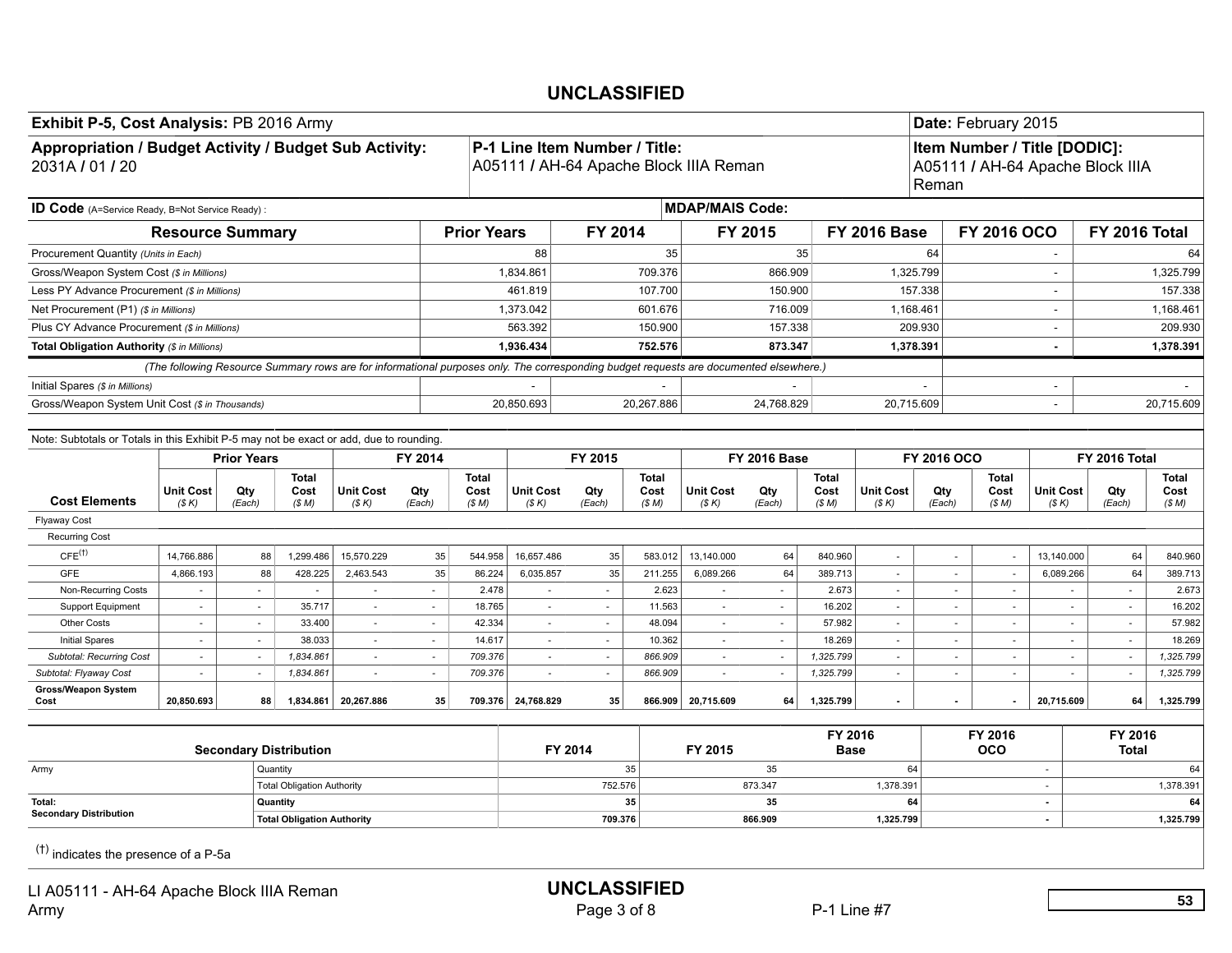| Exhibit P-5a, Procurement History and Planning: PB 2016 Army              |             |           |                                              |                                             |                                        |               |                                     |               | Date: February 2015                                              |                       |                                                  |                                    |
|---------------------------------------------------------------------------|-------------|-----------|----------------------------------------------|---------------------------------------------|----------------------------------------|---------------|-------------------------------------|---------------|------------------------------------------------------------------|-----------------------|--------------------------------------------------|------------------------------------|
| Appropriation / Budget Activity / Budget Sub Activity:<br>2031A / 01 / 20 |             |           |                                              | P-1 Line Item Number / Title:               | A05111 / AH-64 Apache Block IIIA Reman |               |                                     | Reman         | Item Number / Title [DODIC]:<br>A05111 / AH-64 Apache Block IIIA |                       |                                                  |                                    |
| <b>Cost Elements</b>                                                      | О<br>C<br>O | <b>FY</b> | <b>Contractor and Location</b>               | Method/Type<br>or<br><b>Funding Vehicle</b> | <b>Location of PCO</b>                 | Award<br>Date | Date<br>of First<br><b>Delivery</b> | Qty<br>(Each) | <b>Unit Cost</b><br>(S K)                                        | <b>Specs</b><br>Avail | <b>Date</b><br><b>Revision</b><br>Now? Available | <b>RFP</b><br><b>Issue</b><br>Date |
| <b>CFE</b>                                                                |             | 2013      | The Boeing Company / Mesa, AZ                | SS / FPIF                                   | AMCOM                                  | Mar 2014      | Mar 2014                            | 37            | 12,353.906                                                       | $\checkmark$          |                                                  | Jul 2012                           |
| $CFE^{(1)}$                                                               |             | 2014      | The Boeing Company / Mesa, AZ                | SS / FPIF                                   | AMCOM                                  | Mar 2014      | Feb 2015                            | 35            | 15,570.229                                                       | $\checkmark$          |                                                  | Jul 2012                           |
| $CFE^{(1)}$                                                               |             | 2015      | The Boeing Company / Mesa, AZ                | SS/FPIF                                     | AMCOM                                  | Dec 2014      | Jan 2016                            | 35            | 16,657.486                                                       | $\checkmark$          |                                                  | Jul 2013                           |
| $CFE^{(1)}$                                                               |             | 2016      | The Boeing Company / Mesa, AZ                | SS / FPIF                                   | <b>AMCOM</b>                           |               | Dec 2015   Feb 2017                 | 64            | 13,140.000                                                       | Y                     |                                                  | Jul 2013                           |
| <b>Advance Procurement</b>                                                |             |           |                                              |                                             |                                        |               |                                     |               |                                                                  |                       |                                                  |                                    |
| Apache Block III - Reman                                                  |             | 2014      | See End Item P-5A/<br>NA / See End Item P-5A | Various                                     | See End Item P-5A                      | Jan 2015      | Jan 2016                            | 35            | 3,280.156                                                        |                       |                                                  |                                    |
| Apache Block III - Reman                                                  |             | 2015      | See End Item P-5A/<br>NA / See End Item P-5A | Various                                     | See End Item P-5A                      | Jan 2016      | Jan 2017                            | 35            | 3,280.156                                                        |                       |                                                  |                                    |
| Apache Block III - Reman                                                  |             | 2016      | See End Item P-5A/<br>NA / See End Item P-5A | Various                                     | See End Item P-5A                      | Jan 2017      | Jan 2017                            | 64            | 3,280.156                                                        |                       |                                                  |                                    |

(†) indicates the presence of a P-21

#### Remarks:

Major Contractor Furnished Equipment (CFE) cost drivers include the Fuselage, Transmission, and Composite Main Rotor Blades. Government Furnished Equipment (GFE) includes engines, Embedded Global Positioning System Inertia Navigation Systems (EGIs), Radar Electronics Unit (REU), Modernized Target Acquisition Designation System (MTADS)/Pilot Night Vision System (PNVS) and Unmanned Aerial Vehicle Tactical Common Data Link Assembly (UTA). Other Cost includes Support Equipment, Peculiar Ground Support (PGSE), and Government In-House.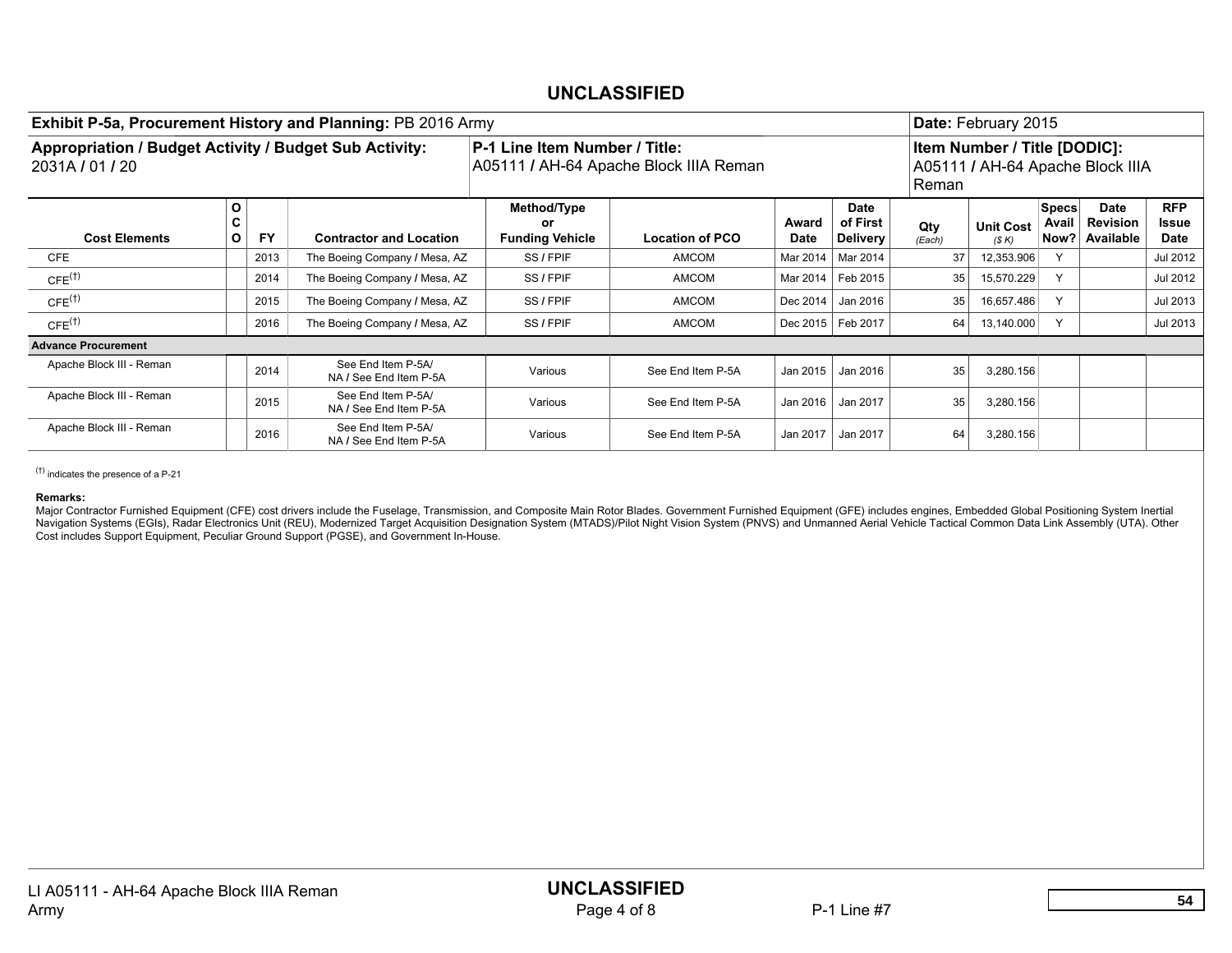|                   |           | Exhibit P-21, Production Schedule: PB 2016 Army                           |                                         |                                        |                            |                                      |                                   |                         |                                                |                         |                        |                    |                                         |                                         |                               |             |                                        |                                            |                         |                         |                                       |                         |                     |                                 | Date: February 2015                     |                |                                                |                                  |                                   |                              |
|-------------------|-----------|---------------------------------------------------------------------------|-----------------------------------------|----------------------------------------|----------------------------|--------------------------------------|-----------------------------------|-------------------------|------------------------------------------------|-------------------------|------------------------|--------------------|-----------------------------------------|-----------------------------------------|-------------------------------|-------------|----------------------------------------|--------------------------------------------|-------------------------|-------------------------|---------------------------------------|-------------------------|---------------------|---------------------------------|-----------------------------------------|----------------|------------------------------------------------|----------------------------------|-----------------------------------|------------------------------|
|                   |           | Appropriation / Budget Activity / Budget Sub Activity:<br>2031A / 01 / 20 |                                         |                                        |                            |                                      |                                   |                         |                                                |                         |                        |                    |                                         |                                         | P-1 Line Item Number / Title: |             | A05111 / AH-64 Apache Block IIIA Reman |                                            |                         |                         |                                       |                         | Reman               |                                 | Item Number / Title [DODIC]:            |                |                                                | A05111 / AH-64 Apache Block IIIA |                                   |                              |
|                   |           |                                                                           | <b>Cost Elements</b><br>(Units in Each) |                                        |                            |                                      |                                   |                         |                                                |                         |                        | Fiscal Year 2014   |                                         |                                         |                               |             |                                        |                                            |                         |                         |                                       |                         |                     | Fiscal Year 2015                |                                         |                |                                                |                                  |                                   |                              |
|                   |           |                                                                           |                                         | <b>ACCEPT</b>                          |                            |                                      |                                   |                         |                                                |                         |                        |                    |                                         |                                         | Calendar Year 2014            |             |                                        |                                            |                         |                         |                                       |                         |                     |                                 | Calendar Year 2015                      |                |                                                |                                  |                                   |                              |
| o F <br>C   R     | M         |                                                                           | <b>PROC</b>                             | <b>PRIOR</b><br>TO <sub>1</sub><br>OCT | <b>BAL</b><br>DUE<br>AS OF | $\mathbf{o}$<br>C                    | N<br>$\circ$                      | D<br>E.                 | J<br>$\mathop{\mathsf{A}}\limits_{\mathsf{N}}$ | F<br>Е.                 | M<br>$\frac{A}{R}$     | Α<br>$\mathsf P$   | M<br>$\overset{\mathsf{A}}{\mathsf{Y}}$ | J<br>U                                  | J<br>U                        | А<br>U      | s<br>$\mathsf E$                       | o<br>c                                     | N<br>$\mathbf{o}$       | D<br>$_{\rm c}^{\rm E}$ | J<br>Α                                | F<br>E.                 | M<br>$\mathsf{A}$ R | Α<br>P                          | M<br>$\frac{\mathsf{A}}{\mathsf{Y}}$    | J<br>U         | J<br>$_\mathrm{L}^\mathrm{U}$                  | А<br>U                           | s<br>E.                           | в<br>$\mathbf{A}$            |
| $O \mid #$<br>CFE | <b>FY</b> | <b>SERVICE</b>                                                            | QTY                                     | 2013                                   | 1 OCT                      | $\mathsf T$                          | $\mathsf{v}$                      | $\mathbf{c}$            |                                                | $\, {\bf B} \,$         |                        | $\mathbf R$        |                                         | $\,$ N                                  | $\mathbf L$                   | G           | $\mathsf P$                            | $\mathbf T$                                | $\mathsf{v}$            |                         | $\,$ N $\,$                           | $\, {\bf B} \,$         |                     | $\, {\bf R} \,$                 |                                         | N              |                                                | G                                | P                                 |                              |
|                   |           | Prior Years Deliveries: 51                                                |                                         |                                        |                            |                                      |                                   |                         |                                                |                         |                        |                    |                                         |                                         |                               |             |                                        |                                            |                         |                         |                                       |                         |                     |                                 |                                         |                |                                                |                                  |                                   |                              |
|                   | $\vert$ 1 | 2014 ARMY $(X)$                                                           | $35\,$                                  | $\sim$                                 | $35\,$                     |                                      |                                   |                         |                                                |                         | A -                    | $\sim$             | ÷.                                      | $\sim$                                  | $\sim$                        | ÷.          | $\sim$                                 | $\sim$                                     | $\sim$                  | $\sim$                  | $\sim$                                | $\mathbf{1}$            | $\mathbf{3}$        | $\overline{4}$                  | $\overline{4}$                          | $\overline{4}$ | $\overline{4}$                                 | $\mathbf{3}$                     | $\mathbf{3}$                      | 9                            |
|                   |           | 1 2015 $ARMY^{(XI)}$                                                      | $35\,$                                  | $\overline{\phantom{a}}$               | 35                         |                                      |                                   |                         |                                                |                         |                        |                    |                                         |                                         |                               |             |                                        |                                            |                         | $A -$                   | $\omega$                              | $\sim$                  | $\omega$            | ÷.                              | $\omega$                                | $\mathcal{L}$  | $\sim$                                         | $\omega$                         | $\sim$                            | 35                           |
|                   |           | 1 2016 $ARMY^{(XII)}$                                                     | 64                                      | $\overline{\phantom{a}}$               | 64                         |                                      |                                   |                         |                                                |                         |                        |                    |                                         |                                         |                               |             |                                        |                                            |                         |                         |                                       |                         |                     |                                 |                                         |                |                                                |                                  |                                   | 64                           |
|                   |           |                                                                           |                                         |                                        |                            | o<br>$\frac{\mathsf{c}}{\mathsf{T}}$ | N<br>$\mathsf{o}$<br>$\mathsf{v}$ | D<br>$_{\rm c}^{\rm E}$ | J<br>$\mathop{\mathsf{A}}\limits_{\mathsf{N}}$ | F<br>$_{\rm B}^{\rm E}$ | М<br>$\mathsf{A}$<br>R | А<br>$\frac{P}{R}$ | M<br>$\overset{\mathsf{A}}{\mathsf{Y}}$ | J<br>$\overset{\mathsf{U}}{\mathsf{N}}$ | J<br>$_\mathrm{L}^\mathrm{U}$ | Α<br>U<br>G | $\frac{S}{P}$                          | $\mathbf{o}$<br>$\mathbf c$<br>$\mathbf T$ | N<br>$_{\rm v}^{\rm o}$ | D<br>$_{\rm c}^{\rm E}$ | J<br>$\mathop{N}\limits^{\mathbf{A}}$ | F<br>$_{\rm B}^{\rm E}$ | M<br>$\mathsf{A}$ R | Α<br>$\mathsf P$<br>$\mathsf R$ | M<br>$\overset{\mathsf{A}}{\mathsf{Y}}$ | J<br>U<br>N    | J<br>$\mathop{\mathsf{L}}\limits^{\mathsf{U}}$ | Α<br>$\sf U$<br>G                | s<br>$_{\mathsf{P}}^{\mathsf{E}}$ | $\mathbf{B}$<br>$\mathbf{A}$ |
|                   |           |                                                                           |                                         |                                        |                            |                                      |                                   |                         |                                                |                         |                        |                    |                                         |                                         |                               |             |                                        |                                            |                         |                         |                                       |                         |                     |                                 |                                         |                |                                                |                                  |                                   |                              |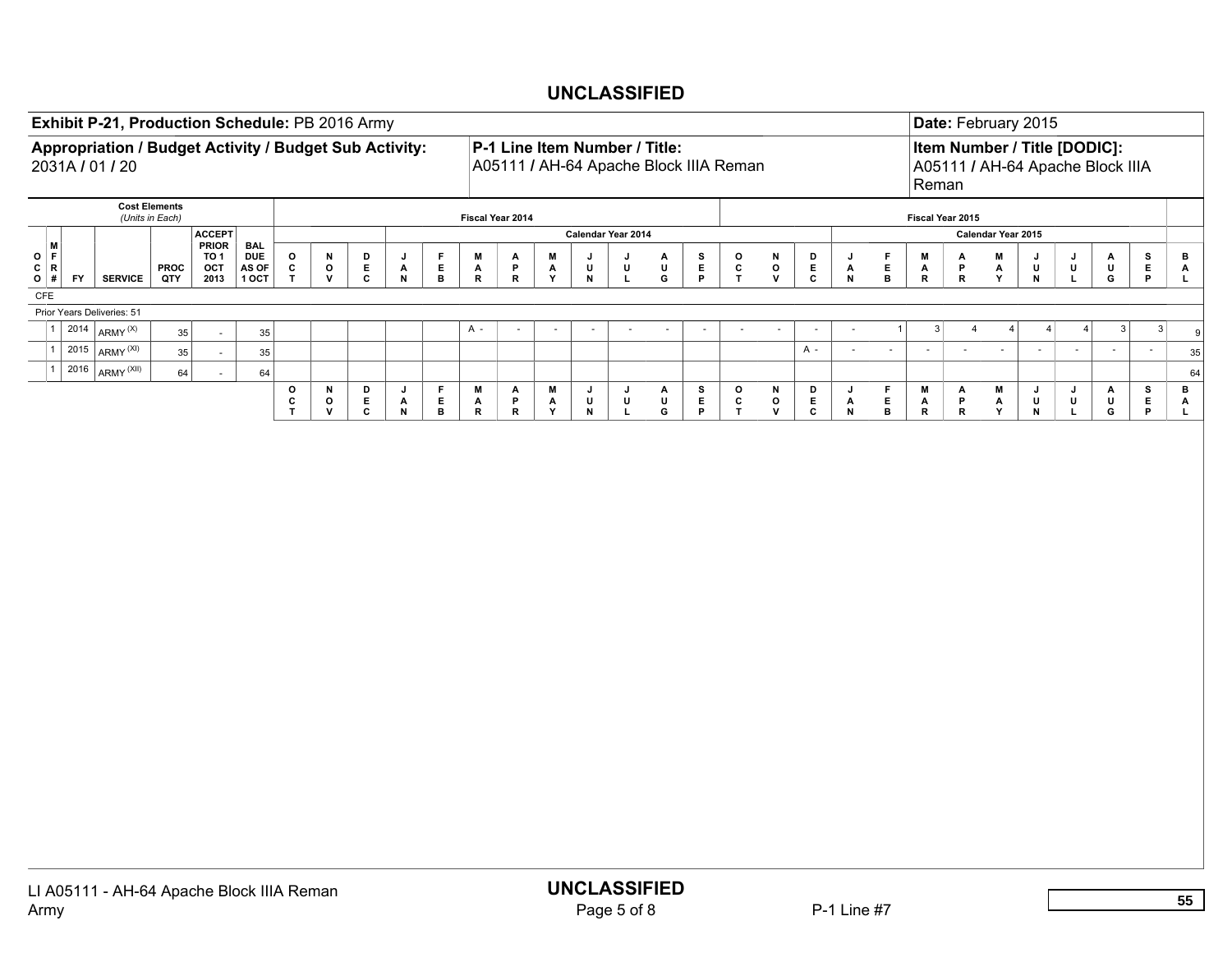|                                                           |                           | Exhibit P-21, Production Schedule: PB 2016 Army                           |                                         |                                |                              |                                   |                               |                                 |                                 |                          |                                          |                                     |                                          |                                            |                    |                               |                                        |                                  |                                   |                                            |                               |                         |                           |                  | Date: February 2015                                              |             |                       |             |              |                                         |
|-----------------------------------------------------------|---------------------------|---------------------------------------------------------------------------|-----------------------------------------|--------------------------------|------------------------------|-----------------------------------|-------------------------------|---------------------------------|---------------------------------|--------------------------|------------------------------------------|-------------------------------------|------------------------------------------|--------------------------------------------|--------------------|-------------------------------|----------------------------------------|----------------------------------|-----------------------------------|--------------------------------------------|-------------------------------|-------------------------|---------------------------|------------------|------------------------------------------------------------------|-------------|-----------------------|-------------|--------------|-----------------------------------------|
|                                                           |                           | Appropriation / Budget Activity / Budget Sub Activity:<br>2031A / 01 / 20 |                                         |                                |                              |                                   |                               |                                 |                                 |                          |                                          |                                     |                                          |                                            |                    | P-1 Line Item Number / Title: | A05111 / AH-64 Apache Block IIIA Reman |                                  |                                   |                                            |                               |                         | Reman                     |                  | Item Number / Title [DODIC]:<br>A05111 / AH-64 Apache Block IIIA |             |                       |             |              |                                         |
|                                                           |                           |                                                                           | <b>Cost Elements</b><br>(Units in Each) |                                |                              |                                   |                               |                                 |                                 |                          | Fiscal Year 2016                         |                                     |                                          |                                            |                    |                               |                                        |                                  |                                   |                                            |                               |                         |                           | Fiscal Year 2017 |                                                                  |             |                       |             |              |                                         |
|                                                           |                           |                                                                           |                                         | <b>ACCEPT</b><br><b>PRIOR</b>  | <b>BAL</b>                   |                                   |                               |                                 |                                 |                          |                                          |                                     |                                          | Calendar Year 2016                         |                    |                               |                                        |                                  |                                   |                                            |                               |                         |                           |                  | Calendar Year 2017                                               |             |                       |             |              |                                         |
| $\circ$ $\vert$ <sup>M</sup><br>C   R<br>$\overline{0}$ # | <b>FY</b>                 | <b>SERVICE</b>                                                            | <b>PROC</b><br>QTY                      | TO <sub>1</sub><br>OCT<br>2015 | <b>DUE</b><br>AS OF<br>1 OCT | $\mathsf{o}$<br>$\mathbf{c}$<br>T | N<br>$\circ$<br>${\mathsf v}$ | D<br>Е.<br>$\mathbf c$          | J<br>$\blacktriangle$<br>$\,$ N | E<br>$\, {\bf B} \,$     | M<br>A<br>${\sf R}$                      | Α<br>$\mathsf P$<br>$\, {\bf R} \,$ | M<br>Α<br>Y                              | J<br>U<br>$\,$ N                           | J<br>U<br>L.       | А<br>$\sf{U}$<br>G            | s<br>$\mathsf E$<br>$\mathsf P$        | $\mathsf{o}$<br>C<br>$\mathsf T$ | N<br>$\mathbf{o}$<br>$\mathsf{v}$ | $\mathsf{D}_{\mathsf{E}}$<br>$\mathbf{c}$  | J<br>Α<br>$\,$ N              | F<br>E.<br>$\, {\bf B}$ | M<br>A<br>$\, {\bf R} \,$ | А<br>P<br>R      | M<br>$\overset{\mathsf{A}}{\mathsf{Y}}$                          | J<br>U<br>N | J<br>U<br>$\mathbf L$ | Α<br>U<br>G | s<br>E.<br>P | в<br>$\mathop{\mathsf{L}}^{\mathsf{A}}$ |
| CFE                                                       |                           |                                                                           |                                         |                                |                              |                                   |                               |                                 |                                 |                          |                                          |                                     |                                          |                                            |                    |                               |                                        |                                  |                                   |                                            |                               |                         |                           |                  |                                                                  |             |                       |             |              |                                         |
|                                                           |                           | Prior Years Deliveries: 51                                                |                                         |                                |                              |                                   |                               |                                 |                                 |                          |                                          |                                     |                                          |                                            |                    |                               |                                        |                                  |                                   |                                            |                               |                         |                           |                  |                                                                  |             |                       |             |              |                                         |
|                                                           |                           | 2014 ARMY $(X)$                                                           | $35\,$                                  | 26                             | 9                            | $\mathbf{3}$                      | $\mathbf{3}$                  | $\mathsf 3$                     | 3                               | $\mathbf{3}$             |                                          |                                     |                                          |                                            |                    |                               |                                        |                                  |                                   |                                            |                               |                         |                           |                  |                                                                  |             |                       |             |              |                                         |
|                                                           | 2015<br>$\mathbf{1}$<br>1 | ARMY <sup>(XI)</sup><br>$ 2016 $ ARMY (XII)                               | 35                                      | $\sim$                         | 35                           | $\overline{\phantom{a}}$          | $\sim$                        | $\overline{\phantom{a}}$<br>A - | $\overline{\phantom{a}}$        | $\overline{\phantom{a}}$ | $\mathbf{3}$<br>$\overline{\phantom{a}}$ | $\overline{2}$<br>$\sim$            | $\mathbf{3}$<br>$\overline{\phantom{a}}$ | $\overline{2}$<br>$\overline{\phantom{a}}$ | $\blacksquare$     | 3 <sup>1</sup><br>$\sim$      | 2<br>$\overline{2}$<br>$\sim$          | $\overline{\phantom{a}}$         | 2<br>$\sim$<br>$\sim$             | 5 <sub>5</sub><br>$\overline{\phantom{a}}$ | $\,$ 5 $\,$                   | 6                       | $6\phantom{.}6$           | $\,6\,$          | 6                                                                | 6           | 6 <sup>1</sup>        | $\,6$       | 6            | $\sim$                                  |
|                                                           |                           |                                                                           | 64                                      | $\sim$                         | 64                           | o                                 | N                             | D                               | J                               | F                        | M                                        | Α                                   | M                                        | J                                          | J                  | А                             | s                                      | o                                | N                                 | D                                          | $\overline{\phantom{a}}$<br>J | F                       | M                         | Α                | M                                                                | J           | J                     | Α           | s            | 16<br>в                                 |
|                                                           |                           |                                                                           |                                         |                                |                              | $\frac{\mathsf{c}}{\mathsf{T}}$   | $\mathbf{o}$<br>v             | Е.<br>c                         | A<br>N                          | $_{\rm B}^{\rm E}$       | А<br>R                                   | $\mathsf P$<br>$\mathbf R$          | Α<br>Y                                   | U<br>N                                     | $\mathsf{U}$<br>L. | $\sf U$<br>G                  | $_{\mathsf{P}}^{\mathsf{E}}$           | $\mathbf c$<br>T.                | $\mathbf{o}$<br>v                 | $_{\rm c}^{\rm E}$                         | А<br>N                        | $_{\rm B}^{\rm E}$      | $\mathsf{A}$<br>R         | P<br>$\mathsf R$ | $\frac{\mathsf{A}}{\mathsf{Y}}$                                  | U<br>N      | $\sf{U}$<br>L         | U<br>G      | E<br>P       | $\mathop{\mathsf{L}}\limits$            |
|                                                           |                           |                                                                           |                                         |                                |                              |                                   |                               |                                 |                                 |                          |                                          |                                     |                                          |                                            |                    |                               |                                        |                                  |                                   |                                            |                               |                         |                           |                  |                                                                  |             |                       |             |              |                                         |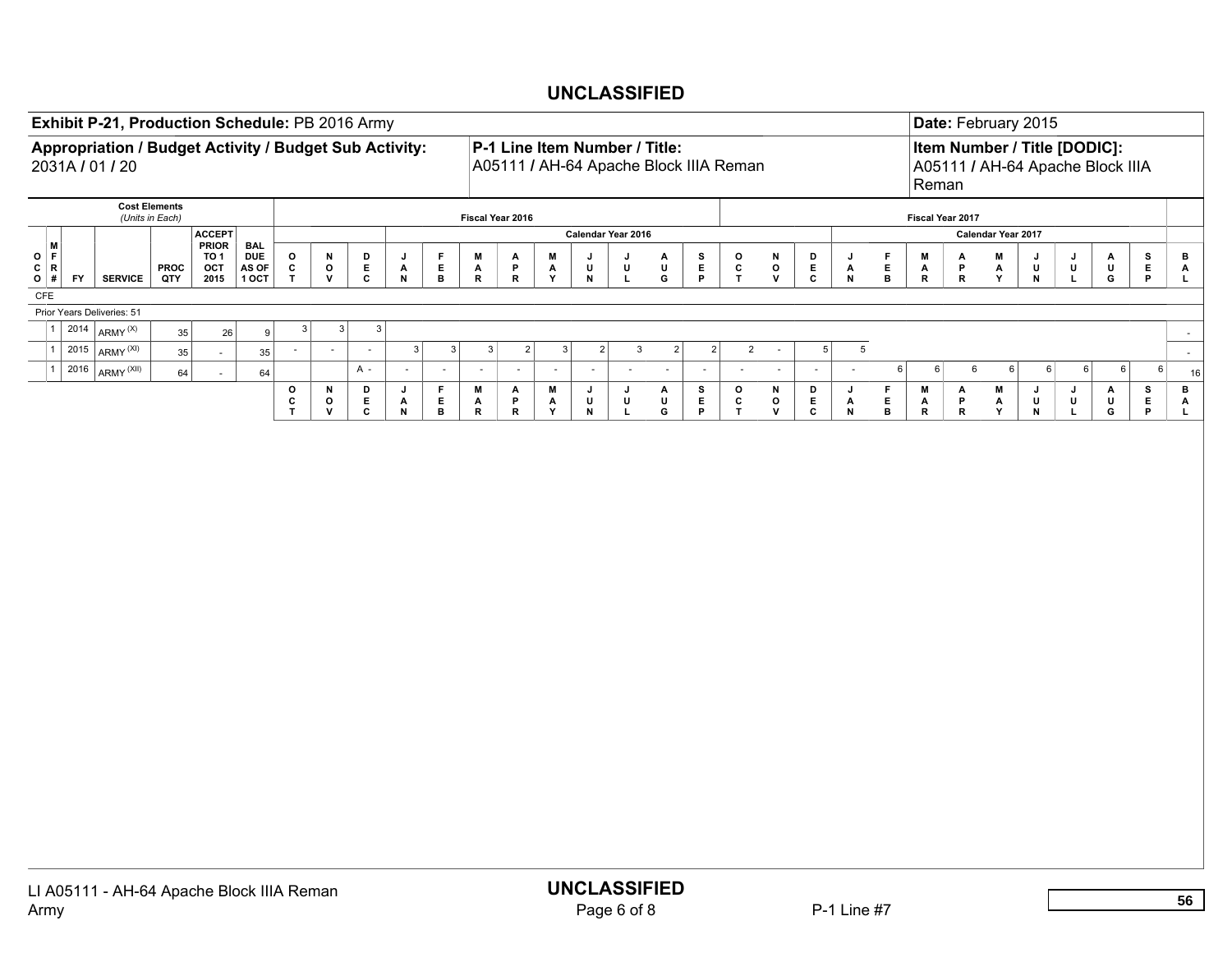|                              |                      | Exhibit P-21, Production Schedule: PB 2016 Army                           |                                         |                                |                              |                                   |                        |                     |                     |                             |                        |                                        |             |                   |                       |                    |                                        |                                            |                                    |              |                  |                       |                       |                                          | Date: February 2015                                              |                     |                       |                   |                                                |                                           |
|------------------------------|----------------------|---------------------------------------------------------------------------|-----------------------------------------|--------------------------------|------------------------------|-----------------------------------|------------------------|---------------------|---------------------|-----------------------------|------------------------|----------------------------------------|-------------|-------------------|-----------------------|--------------------|----------------------------------------|--------------------------------------------|------------------------------------|--------------|------------------|-----------------------|-----------------------|------------------------------------------|------------------------------------------------------------------|---------------------|-----------------------|-------------------|------------------------------------------------|-------------------------------------------|
|                              |                      | Appropriation / Budget Activity / Budget Sub Activity:<br>2031A / 01 / 20 |                                         |                                |                              |                                   |                        |                     |                     |                             |                        | P-1 Line Item Number / Title:          |             |                   |                       |                    | A05111 / AH-64 Apache Block IIIA Reman |                                            |                                    |              |                  |                       | Reman                 |                                          | Item Number / Title [DODIC]:<br>A05111 / AH-64 Apache Block IIIA |                     |                       |                   |                                                |                                           |
|                              |                      |                                                                           | <b>Cost Elements</b><br>(Units in Each) |                                |                              |                                   |                        |                     |                     |                             |                        | Fiscal Year 2018                       |             |                   |                       |                    |                                        |                                            |                                    |              |                  |                       |                       | Fiscal Year 2019                         |                                                                  |                     |                       |                   |                                                |                                           |
|                              | M                    |                                                                           |                                         | <b>ACCEPT</b><br><b>PRIOR</b>  | <b>BAL</b>                   |                                   |                        |                     |                     |                             |                        |                                        |             |                   | Calendar Year 2018    |                    |                                        |                                            |                                    |              |                  |                       |                       |                                          | Calendar Year 2019                                               |                     |                       |                   |                                                |                                           |
| O  F <br>C   R<br>$O \mid #$ | <b>FY</b>            | <b>SERVICE</b>                                                            | <b>PROC</b><br>QTY                      | TO <sub>1</sub><br>OCT<br>2017 | <b>DUE</b><br>AS OF<br>1 OCT | $\mathbf{o}$<br>c<br>$\mathbf{T}$ | N<br>$\mathbf{o}$<br>v | D<br>E.<br>c        | J<br>A<br>${\sf N}$ | F.<br>Е.<br>$\, {\bf B} \,$ | M<br>A<br>$\mathbf R$  | Α<br>P<br>$\mathbf R$                  | M<br>Α<br>Y | J<br>U<br>$\,$ N  | J<br>U<br>$\mathbf L$ | Α<br>U<br>G        | s<br>E<br>P                            | $\mathsf{o}$<br>c<br>$\mathbf{T}$          | N<br>$\mathbf{o}$<br>${\mathsf v}$ | D<br>E.<br>c | J<br>A<br>$\,$ N | F.<br>E.<br>в         | M<br>A<br>$\mathbf R$ | А<br>P<br>R                              | M<br>А<br>Y                                                      | J<br>U<br>${\sf N}$ | J<br>U<br>L.          | $\mathbf{a}$<br>G | s<br>E.<br>P                                   | в<br>$\mathbf{A}$<br>$\mathbf{L}_{\perp}$ |
| CFE                          |                      |                                                                           |                                         |                                |                              |                                   |                        |                     |                     |                             |                        |                                        |             |                   |                       |                    |                                        |                                            |                                    |              |                  |                       |                       |                                          |                                                                  |                     |                       |                   |                                                |                                           |
|                              |                      | Prior Years Deliveries: 51                                                |                                         |                                |                              |                                   |                        |                     |                     |                             |                        |                                        |             |                   |                       |                    |                                        |                                            |                                    |              |                  |                       |                       |                                          |                                                                  |                     |                       |                   |                                                |                                           |
|                              | 2014                 | $ARMY^{(X)}$                                                              | 35                                      | $35\,$                         | $\overline{\phantom{a}}$     |                                   |                        |                     |                     |                             |                        |                                        |             |                   |                       |                    |                                        |                                            |                                    |              |                  |                       |                       |                                          |                                                                  |                     |                       |                   |                                                | $\sim$                                    |
|                              | 2015<br>$\mathbf{1}$ | ARMY <sup>(XI)</sup>                                                      | $35\,$                                  | 35                             | $\mathcal{L}_{\mathcal{A}}$  |                                   |                        |                     |                     |                             |                        |                                        |             |                   |                       |                    |                                        |                                            |                                    |              |                  |                       |                       |                                          |                                                                  |                     |                       |                   |                                                | $\sim$                                    |
|                              | 2016<br>$\mathbf{1}$ | ARMY <sup>(XII)</sup>                                                     | 64                                      | 48                             | 16                           | 6<br>$\mathbf{o}$                 | 6<br>N                 | $\overline{4}$<br>D |                     | F                           |                        |                                        | M           |                   |                       |                    |                                        |                                            |                                    |              |                  |                       |                       |                                          |                                                                  |                     |                       |                   |                                                | $\sim$<br>B                               |
|                              |                      |                                                                           |                                         |                                |                              | $\mathbf c$<br>$\mathsf T$        | o<br>v                 | $\mathsf E$<br>c    | J<br>A<br>${\sf N}$ | $\mathsf E$<br>в            | M<br>A<br>$\mathsf{R}$ | $\mathsf{A}_{\mathsf{P}}$<br>${\sf R}$ | Α<br>Y      | J<br>$\sf U$<br>N | J<br>$\sf U$<br>L     | $\frac{A}{U}$<br>G | $\frac{\mathsf{s}}{\mathsf{E}}$<br>P   | $\mathbf{o}$<br>$\mathbf c$<br>$\mathsf T$ | N<br>$\mathbf{o}$<br>$\mathsf{v}$  | D<br>E<br>c  | J<br>A<br>$\,$ N | Е<br>$\mathsf E$<br>в | M<br>A<br>$\mathbf R$ | $\mathsf{A}_{\mathsf{P}}$<br>$\mathbf R$ | M<br>A<br>Y                                                      | J<br>U<br>${\sf N}$ | J<br>U<br>$\mathsf L$ | A<br>U<br>G       | $\frac{\mathsf{s}}{\mathsf{E}}$<br>$\mathsf P$ | $\mathbf{A}$<br>$\mathbf{L}$ .            |
|                              |                      |                                                                           |                                         |                                |                              |                                   |                        |                     |                     |                             |                        |                                        |             |                   |                       |                    |                                        |                                            |                                    |              |                  |                       |                       |                                          |                                                                  |                     |                       |                   |                                                |                                           |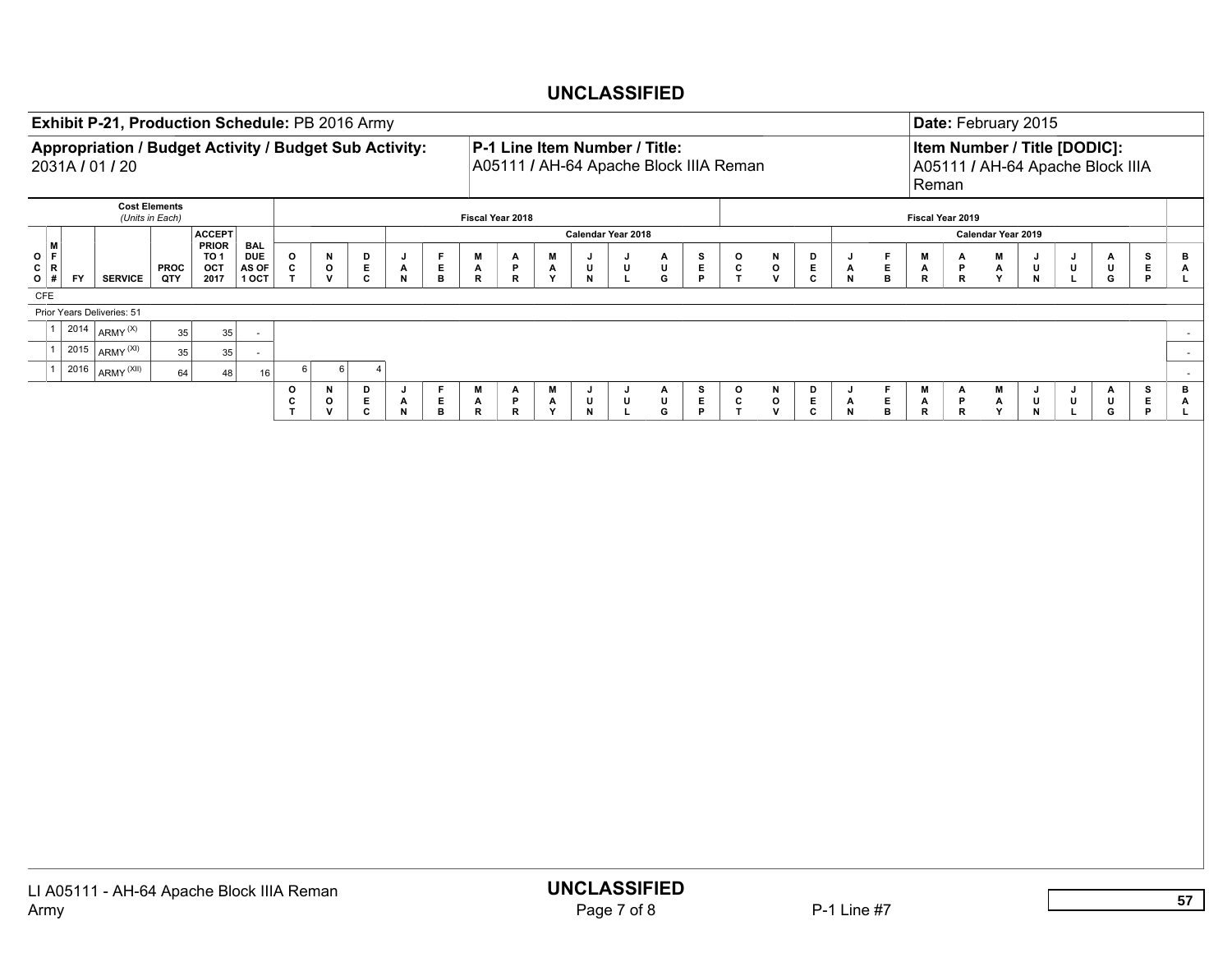|            | <b>Exhibit P-21, Production Schedule: PB 2016 Army</b>                    |                     |                                       |                     |                                                                         |                           |                 |                                      |                              | Date: February 2015                                                              |                 |                      |
|------------|---------------------------------------------------------------------------|---------------------|---------------------------------------|---------------------|-------------------------------------------------------------------------|---------------------------|-----------------|--------------------------------------|------------------------------|----------------------------------------------------------------------------------|-----------------|----------------------|
|            | Appropriation / Budget Activity / Budget Sub Activity:<br>2031A / 01 / 20 |                     |                                       |                     | P-1 Line Item Number / Title:<br>A05111 / AH-64 Apache Block IIIA Reman |                           |                 |                                      |                              | <b>Item Number / Title [DODIC]:</b><br>A05111 / AH-64 Apache Block IIIA<br>Reman |                 |                      |
|            |                                                                           |                     | <b>Production Rates (Each / Year)</b> |                     |                                                                         |                           |                 | <b>Procurement Leadtime (Months)</b> |                              |                                                                                  |                 |                      |
| <b>MFR</b> |                                                                           |                     |                                       |                     |                                                                         | <b>Initial</b>            |                 |                                      |                              | Reorder                                                                          |                 |                      |
| Ref        | <b>MFR Name - Location</b>                                                | <b>MSR For 2016</b> | 1-8-5 For 2016                        | <b>MAX For 2016</b> | <b>ALT</b><br>Prior to Oct 1                                            | <b>ALT</b><br>After Oct 1 | <b>Mfg PLT</b>  | Total<br><b>After Oct 1</b>          | <b>ALT</b><br>Prior to Oct 1 | <b>ALT</b><br>After Oct 1                                                        | <b>Mfg PLT</b>  | Total<br>After Oct 1 |
|            | The Boeing Company -<br>Mesa, AZ                                          | 48                  | 84                                    | 144.                |                                                                         |                           | 13 <sub>1</sub> | 24                                   |                              |                                                                                  | 12 <sup>2</sup> | 18                   |

"A" in the Delivery Schedule indicates the Contract Award Date.

Note: Due to space limitations, quantities in the Exhibit P-21 delivery calendar are truncated and rounded based on the maximum quantity in the calendar as follows. If the maximum quantity is less than or equal to than 9,9 are shown as each. If the maximum quantity is between 10,000 and 999,999 all quantities are shown in thousands. If the maximum quantity is between 1,000,000 and 999,999,999 all quantities are shown in millions (rounded to thousand).If the maximum quantity is equal or greater than 1,000,000,000 all quantities are shown in billions (rounded to the nearest million).

Service/Agency Suffixes:

 $(X)$  BASE

(XI) BASE

(XII) BASE

LI A05111 - AH-64 Apache Block IIIA Reman<br>Army Page 8 of 8 Army Page 8 of 8 P-1 Line #7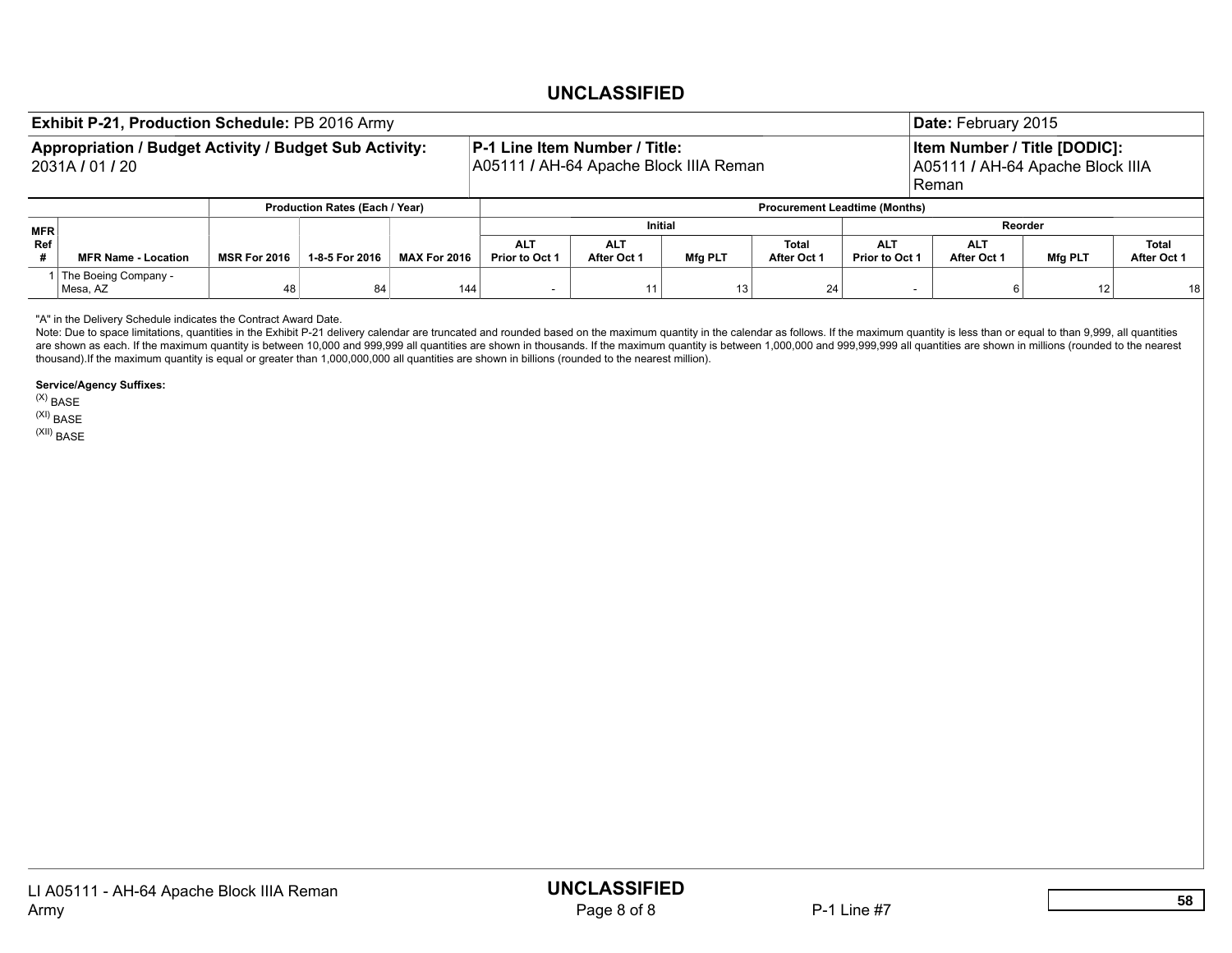| Exhibit P-40, Advance Procurement Budget Line Item Justification: PB 2016 Army |         |         |         |             |            |                                        |                |         |         | Date: February 2015 |                    |            |  |  |
|--------------------------------------------------------------------------------|---------|---------|---------|-------------|------------|----------------------------------------|----------------|---------|---------|---------------------|--------------------|------------|--|--|
| Appropriation / Budget Activity / Budget Sub Activity:                         |         |         |         |             |            | P-1 Line Item Number / Title:          |                |         |         |                     |                    |            |  |  |
| 2031A: Aircraft Procurement, Army / BA 01: Aircraft / BSA 20: Rotary           |         |         |         |             |            | A05111 / AH-64 Apache Block IIIA Reman |                |         |         |                     |                    |            |  |  |
| <b>Program Elements for Code B Items:</b><br>Other Related Program Elements:   |         |         |         |             |            |                                        |                |         |         |                     |                    |            |  |  |
| FY 2016<br><b>Prior</b><br>FY 2016<br>FY 2016<br>To                            |         |         |         |             |            |                                        |                |         |         |                     |                    |            |  |  |
| <b>Resource Summary</b>                                                        | Years   | FY 2014 | FY 2015 | <b>Base</b> | <b>OCO</b> | Total                                  | <b>FY 2017</b> | FY 2018 | FY 2019 | FY 2020             | <b>Complete</b>    | Total      |  |  |
| Gross/Weapon System Cost (\$ in Millions)                                      | 563.392 | 150.900 | 157.338 | 209.930     |            | 209.930                                | 232.860        | 201.470 | 209.590 |                     | 183.290 Continuing | Continuing |  |  |
| Net Procurement (P1) (\$ in Millions)                                          | 563.392 | 150,900 | 157.338 | 209.930     |            | 209.930                                | 232.860        | 201.470 | 209.590 |                     | 183.290 Continuing | Continuing |  |  |
| <b>Total Obligation Authority (\$ in Millions)</b>                             | 563.392 | 150,900 | 157.338 | 209.930     |            | 209.930                                | 232.860        | 201.470 | 209.590 |                     | 183.290 Continuing | Continuing |  |  |

#### Description:

AH-64E Apache Reman is an aircraft remanufacture program that refurbishes aging Longbow Apaches to extend their service life and upgrades the aircraft with updated technologies and performance enhancements to keep the Apache viable throughout its lifecycle. AH-64E Apache addresses obsolescence and reliability challenges as well as adds significant combat capability to the aircraft. Upgrades include: Unmanned Aircraft System (UAS) Level III-IV Control, Improved Situational Awareness, Upgraded Communications Suite, Improved Drive and Propulsion Systems, Improved Targeting Capability, Increased Computer Processing Capability and Speed, Improved Navigation Systems, and Improved Diagnostics and Maintainability. Upgrades are integrated as incremental block modifications. The program addresses operational shortfalls identified during real-world combat missions and meets Longbow Apache Capability Production Document (CPD) requirements for modernization. AH-64E aircraft entered the fleet in 2012.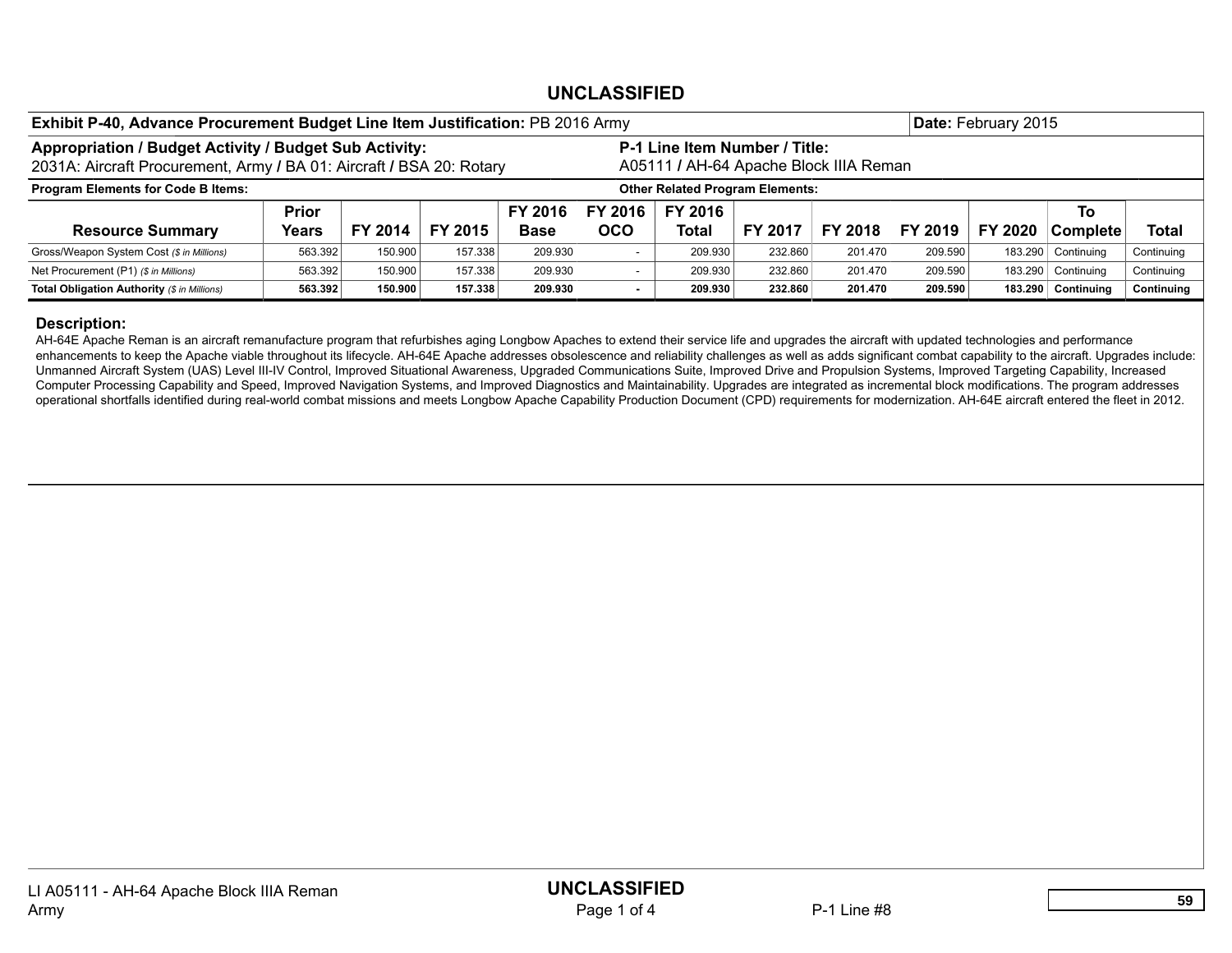| Exhibit P-40, Advance Procurement Budget Line Item Justification: PB 2016 Army                                                                                       |                 |          |                                                 |                                                 |                                                                         |                                                 | Date: February 2015                             |                                                 |
|----------------------------------------------------------------------------------------------------------------------------------------------------------------------|-----------------|----------|-------------------------------------------------|-------------------------------------------------|-------------------------------------------------------------------------|-------------------------------------------------|-------------------------------------------------|-------------------------------------------------|
| Appropriation / Budget Activity / Budget Sub Activity:<br>2031A: Aircraft Procurement, Army / BA 01: Aircraft / BSA 20: Rotary                                       |                 |          |                                                 |                                                 | P-1 Line Item Number / Title:<br>A05111 / AH-64 Apache Block IIIA Reman |                                                 |                                                 |                                                 |
| Program Elements for Code B Items:                                                                                                                                   |                 |          |                                                 |                                                 | <b>Other Related Program Elements:</b>                                  |                                                 |                                                 |                                                 |
| <b>Exhibits Schedule</b>                                                                                                                                             |                 |          | <b>Prior Years</b>                              | FY 2014                                         | FY 2015                                                                 | <b>FY 2016 Base</b>                             | <b>FY 2016 OCO</b>                              | <b>FY 2016 Total</b>                            |
| Title*                                                                                                                                                               | <b>Exhibits</b> | ID<br>CD | <b>Quantity / Total Cost</b><br>(Each) I (\$ M) | <b>Quantity / Total Cost</b><br>(Each) I (\$ M) | <b>Quantity / Total Cost</b><br>(Each) I (\$ M)                         | <b>Quantity / Total Cost</b><br>(Each) I (\$ M) | <b>Quantity / Total Cost</b><br>(Each) I (\$ M) | <b>Quantity / Total Cost</b><br>(Each) I (\$ M) |
| A05111 / AH-64 Apache Block IIIA Reman                                                                                                                               | $P-10$          |          | $-1563.392$                                     | $-1150.900$                                     | $-1157.338$                                                             | $-1209.930$                                     | $-1 -$                                          | $-1209.930$                                     |
| <b>Total Gross/Weapon System Cost</b>                                                                                                                                |                 |          | /563.392                                        | $-1150.900$                                     | / 157.338                                                               | /209.930                                        | $-I$                                            | $-1209.930$                                     |
| *Title represents 1) the Number / Title for Items; 2) the Number / Title [DODIC] for Ammunition; and/or 3) the Number / Title (Modification Type) for Modifications. |                 |          |                                                 |                                                 |                                                                         |                                                 |                                                 |                                                 |
| Note: Totals in this Exhibit P-40 set may not be exact or add due to rounding.                                                                                       |                 |          |                                                 |                                                 |                                                                         |                                                 |                                                 |                                                 |
|                                                                                                                                                                      |                 |          |                                                 |                                                 |                                                                         |                                                 |                                                 |                                                 |

#### Justification:

FY16 Base procurement dollars supports Advance Procurement (AP), Full Rate Production (FRP) of AH-64E Apache Reman aircraft and associated support. This program was restructured in 2010 from the single AH-64E Apache (A05111) into two separate programs, AH-64E Apache Reman (A05111) andAH-64E Apache New Build (A05133).

The Apache Reman Program assumes a cost sharing with the New Build Program in accordance with the New Build APB.

Funding goes to the Active component.

The current AH-64E Apache Remanufacture Acquisition Program Baseline procurement objective is 634 aircraft.

The Apache Reman Program quantities and associated funding assume approval for a Multi-year contract starting in FY2017, to continue through FY2021. The Apache Reman Program is planning continued production of aircraft through FY2025 to meet the Army Acquisition Objective (AAO).

Currently the total lead time (time from when first materials must be committed to aircraft delivery) is in excess of 24 months. The Apache Project Management Office (PMO) and Boeing are working to reduce all lead times to within the 24 month timeframe. The Cost Assessment and Program Evaluation (CAPE) Independent Cost Estimate (ICE) utilized 18% to 22% for Advance Procurement (AP) for single year contracts. Each year's AP can be divided into 2 segments: 1) Government Furnished Equipment (GFE) such as engines, sensors and avionics and 2) Contractor Furnished Equipment (CFE). Material includes production components to support deliveries, provisioning material, pre-modification effort, and any potential termination liability costs. Long lead items include the Main Rotor Drive Shaft, Composite Main Rotor Blade, Improved Drive System, and Composite Stabilator.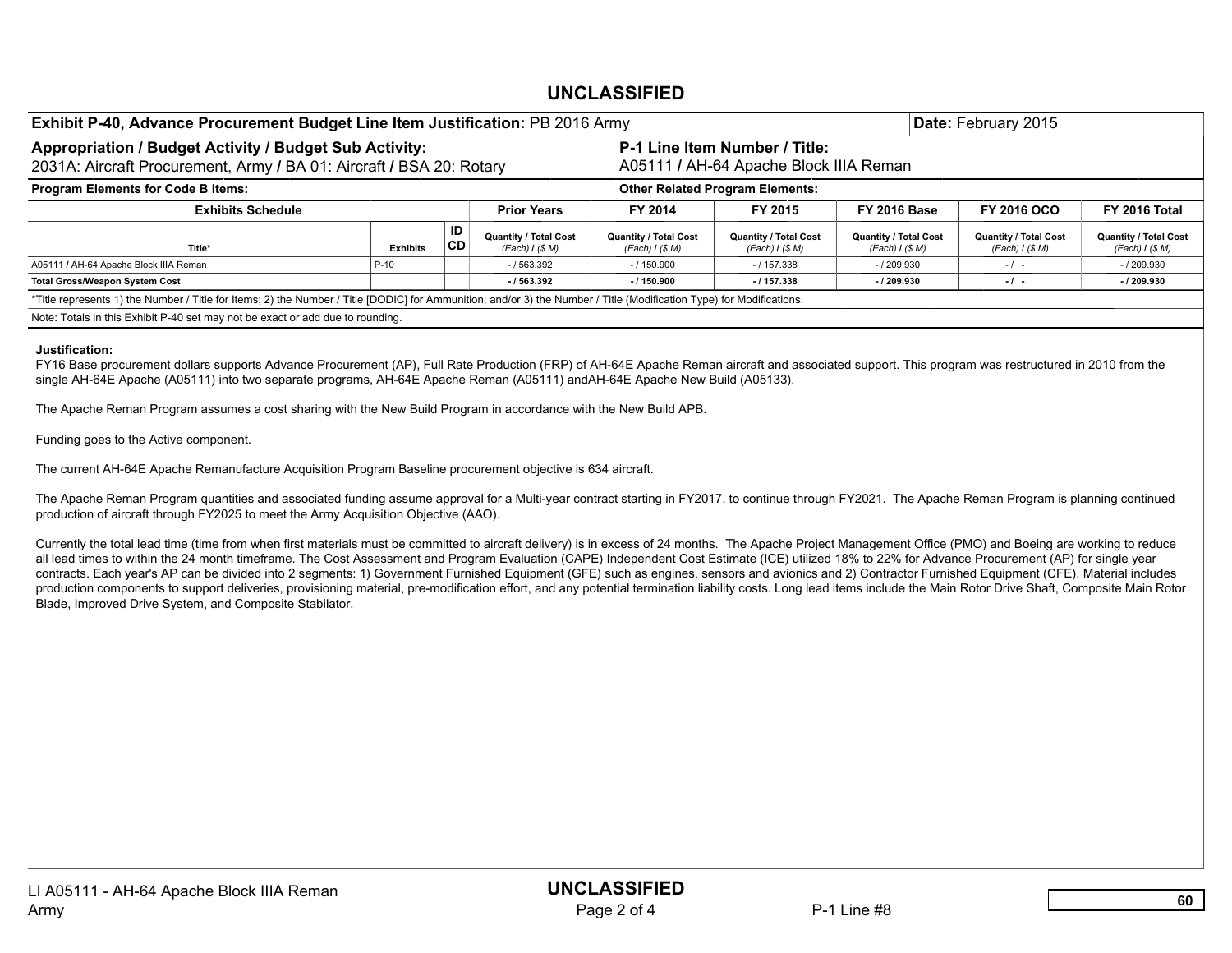| Exhibit P-10, Advance Procurement Requirements Analysis (page 1 - Budget Funding Justification): PB 2016 Army |               |                                        |    |                                                                         |                                            | Date: February 2015                                              |                   |
|---------------------------------------------------------------------------------------------------------------|---------------|----------------------------------------|----|-------------------------------------------------------------------------|--------------------------------------------|------------------------------------------------------------------|-------------------|
| Appropriation / Budget Activity / Budget Sub Activity:<br>2031A / 01 / 20                                     |               |                                        |    | P-1 Line Item Number / Title:<br>A05111 / AH-64 Apache Block IIIA Reman |                                            | P-5 Number / Title:<br>A05111 / AH-64 Apache Block IIIA<br>Reman |                   |
| First System (2016) Award Date:<br><b>July 2009</b>                                                           | November 2011 | First System (2016) Completion Date:   |    |                                                                         | <b>Interval Between Systems:</b><br>Months |                                                                  |                   |
| AH-64 Apache Block IIIA Reman                                                                                 |               | <b>Production Leadtime</b><br>(Months) |    | <b>Prior Years</b><br>(Each)                                            | FY 2014<br>(Each)                          | FY 2015<br>(Each)                                                | FY 2016<br>(Each) |
| Quantity                                                                                                      |               |                                        |    | 88                                                                      | 35                                         | 35                                                               | 64                |
| <b>Cost Element</b>                                                                                           |               | When Rgd<br>(Months)                   |    | <b>Prior Years</b><br>(SM)                                              | FY 2014<br>(SM)                            | FY 2015<br>(SM)                                                  | FY 2016<br>(SM)   |
| <b>Other</b>                                                                                                  |               |                                        |    |                                                                         |                                            |                                                                  |                   |
| Apache Block III - Reman (†)                                                                                  |               |                                        | 12 | 563.392                                                                 | 150.900                                    | 157.338                                                          | 209.930           |
| Total: Other                                                                                                  |               |                                        |    | 563.392                                                                 | 150.900                                    | 157.338                                                          | 209.930           |
| <b>Total Advance Procurement/Obligation Authority</b>                                                         |               |                                        |    | 563.392                                                                 | 150.900                                    | 157.338                                                          | 209.930           |